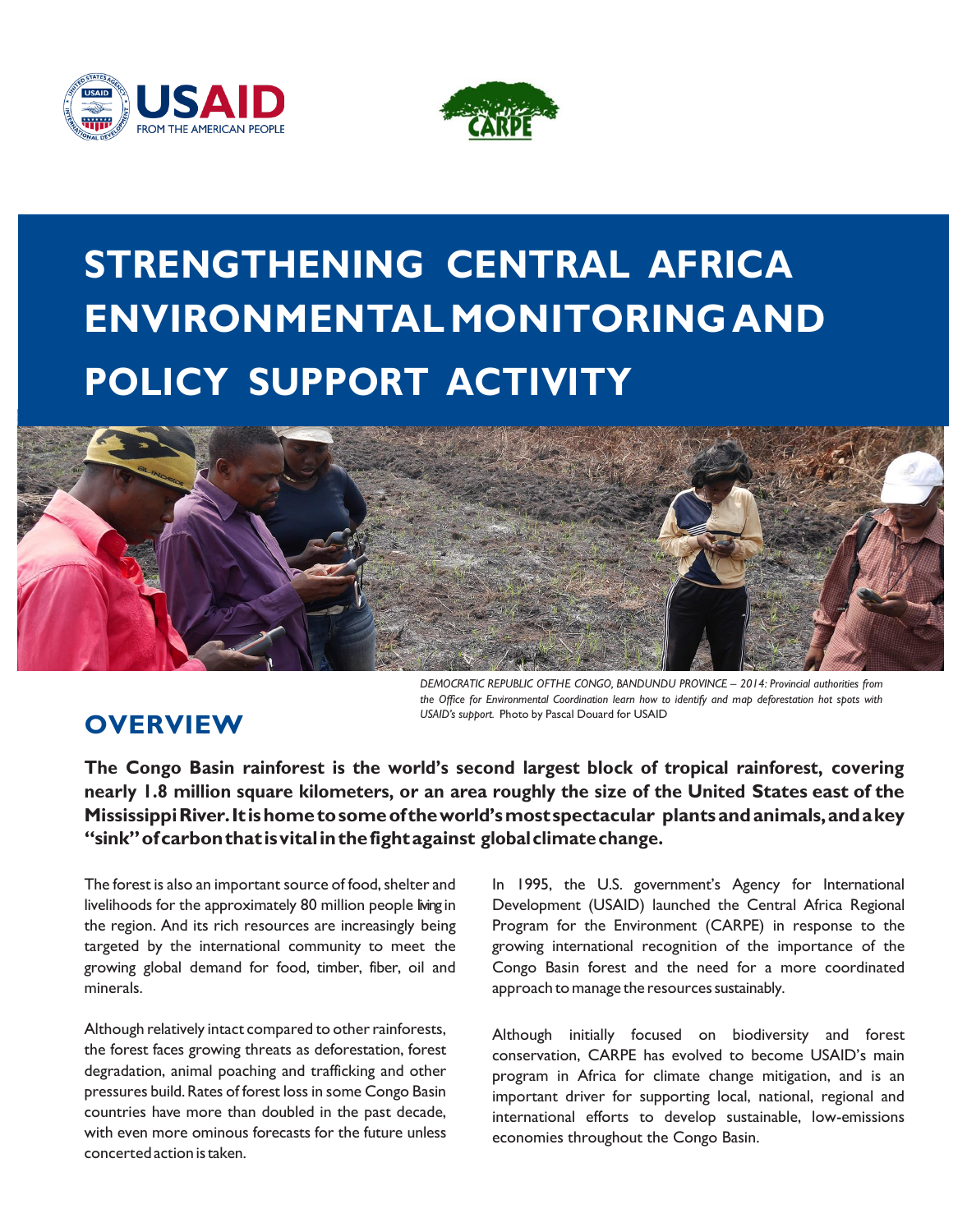#### **EMAPS at a Glance**

USAID's Environmental Monitoring and Policy Support (EMAPS) project develops Central Africa's national and regional policy and regulatory capabilities for sustainable forest and biodiversity conservation management, and improves monitoring, analysis, and dissemination of information about forest cover change, forest-based greenhouse gas emissions and carbon sequestration, and biodiversity to help maintain the ecological integrity of the humid forest ecosystem of the Congo Basin.

The National Aeronautics and Space Administration (NASA), the University of Maryland, and the Central Africa Forest Satellite Observatory (OSFAC) <sup>1</sup> collaborate to produce detailed analyses of forest change across the Congo Basin. To help ensure this information is included in policy making and regulatory mechanisms, the NASA-led consortium partners with a second EMAPS consortium led by the World Resources Institute, and includes the African Wildlife Foundation, Wildlife Conservation Society, World Wildlife Fund, and the Council for the Defense of the Environment through Legality and Traceability.<sup>2</sup>

EMAPS collaborates with and supports the Central Africa Forest Ecosystems Conservation (CAFEC) program, which focuses on sustainable forest management, wildlife conservation and REDD+ activities in nine carbon-rich, biologically sensitive and diverse natural forest landscapes covering 32 million hectares of land in four countries, especially the Democratic Republic of the Congo and the Republic of Congo.

CAFEC and EMAPS are "institutionalizing" the management of the Congo Basin forests through building individual, organizational, and systems capacity building during the third phase of USAID's CARPE program.

The EMAPS and CAFEC programs are interdependent. The information collected and shared through the local efforts of CAFEC informs national and regional policy work, while improved policies supported under EMAPS allows for better conservation efforts and land use management at the local landscape level. These programs align and contribute notably to the National Strategy for Combatting Wildlife Trafficking (CWT).

*<sup>1</sup>Observatoire Satellital des Forêts d'Afrique Centrale*

### **STRENGTHENING CENTRAL AFRICA ENVIRONMENTAL MONITORING AND POLICY SUPPORT ACTIVITY**

USAID's Strengthening Central Africa Environmental Monitoring and Policy Support (SCAEMPS) activity serves as a bridge between biodiversity and forest conservation work, policy issues and local, national and international stakeholders in the Democratic Republic of the Congo (DRC) and the Republic of Congo (ROC).

SCAEMPS is part of CARPE's Environmental Monitoring and Policy Support (EMAPS) project. Together with other EMAPS activities, it focuses on improving national and regional environmental policies and regulations, building the capacity of public and private institutions for forest and biodiversity conservation and augmenting the quality and scope of forest monitoring, conservation management and climate change mitigation.

SCAEPMS increases access to information from the local to the global level and ensures that this information is used effectively. SCAEMPS also actively supports improved governance and management of natural resources, protected areas and community lands and USAID's development objectives in the region.

SCAEMPS engages with a broad array of stakeholders to better understand available information, assess capacity and identify and fill policy gaps on issues including strengthening land use planning and local land tenure rights, advancing biodiversity conservation, combating wildlife crime and increasing the scope and effectiveness of forest monitoring.

SCAEMPS, with its partners in government ministries, is improving land use planning, launching national policy reform processes and promoting and supporting dialogue between government and civil society about policy changes affecting local land users. This work includes the development of Land Use Planning Atlases, which provide regularly updated information about priority areas by sector.

<sup>2</sup> *Conseil pour la Défense Environnementale par la Légalité et la Traçabilité (CODELT)*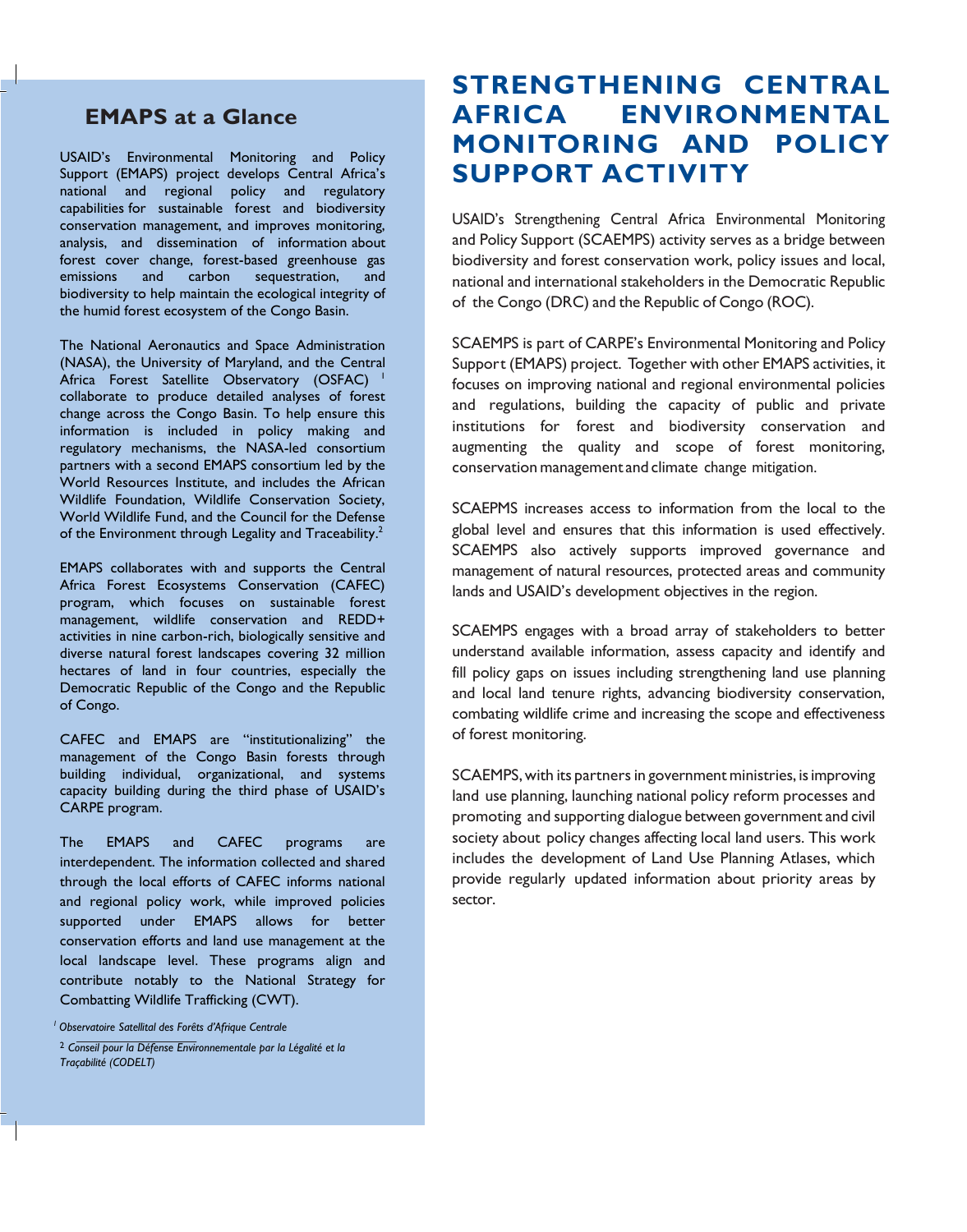

DEMOCRATIC REPUBLIC OFTHE CONGO, MBANDAKA PROVINCE - 2014: USAID supported a technical training session for Directorate of Forest Inventory and Planning *personnel – the people in charge of collecting data on artisanal cutting permits.* Photo by Pascal Douard for USAID

It also works with civil society organizations, ensuring that citizens have the right and ability to influence decisions about the natural resources that sustain their communities, and supporting legal analysis of sector law and conflicts between land uses and policy and regulatory framework development.

SCAEMPS joins with USAID'slandscape partners, capitalizing on more than 12 years of experience to improve land use planning at the landscape level. This effort includes strengthening ongoing and new community-based natural resource management efforts and initiatives, piloting innovative approaches, scaling up successes and integrating lessons learned into policy reform with a focus on bolstering land tenure security through community forestry legislation.

It promotes and informs national and sector policy and procedural reform in order to ensure high conservation value forests remain standing, and that new community forestry and REDD+<sup>2</sup> regulations are applied at the local level. And it works to incorporate community land tenure considerations in land use allocations for large-scale agricultural and extractive activities.

SCAEMPS also supports REDD+ project development and implementation, clarifying legal frameworks and strengthening linkages between REDD+ and relevant reforms, including gender integration and local resource rights and opportunities created by new community forestry regulations in the DRC.

SCAEMPS is strengthening the enabling environment for the implementation of these new regulations, which provide opportunities for local inhabitants to have more secure rights over their land and natural resources, potentially empowering some of the world's most marginalized and vulnerable populations. It is helping to finalize implementing regulations, build capacity and awareness among local stakeholders and create robust oversight tools for government, as well as civil society, ensuring that community forestry contributes to local livelihoods and sustainable forestmanagement.

SCAEMPS is supporting biodiversity conservation by improving coordination and distribution of information gathered from USAID's implementing partners across the nine USAID landscapes. It is strengthening the management of protected areas through training and new applications for mapping and classifying areas.And it is boosting efforts

<sup>1</sup> Reducing Emissions from Deforestation and Forest Degradation, plus conservation, sustainable management of forests and enhancement of forest carbon stocks